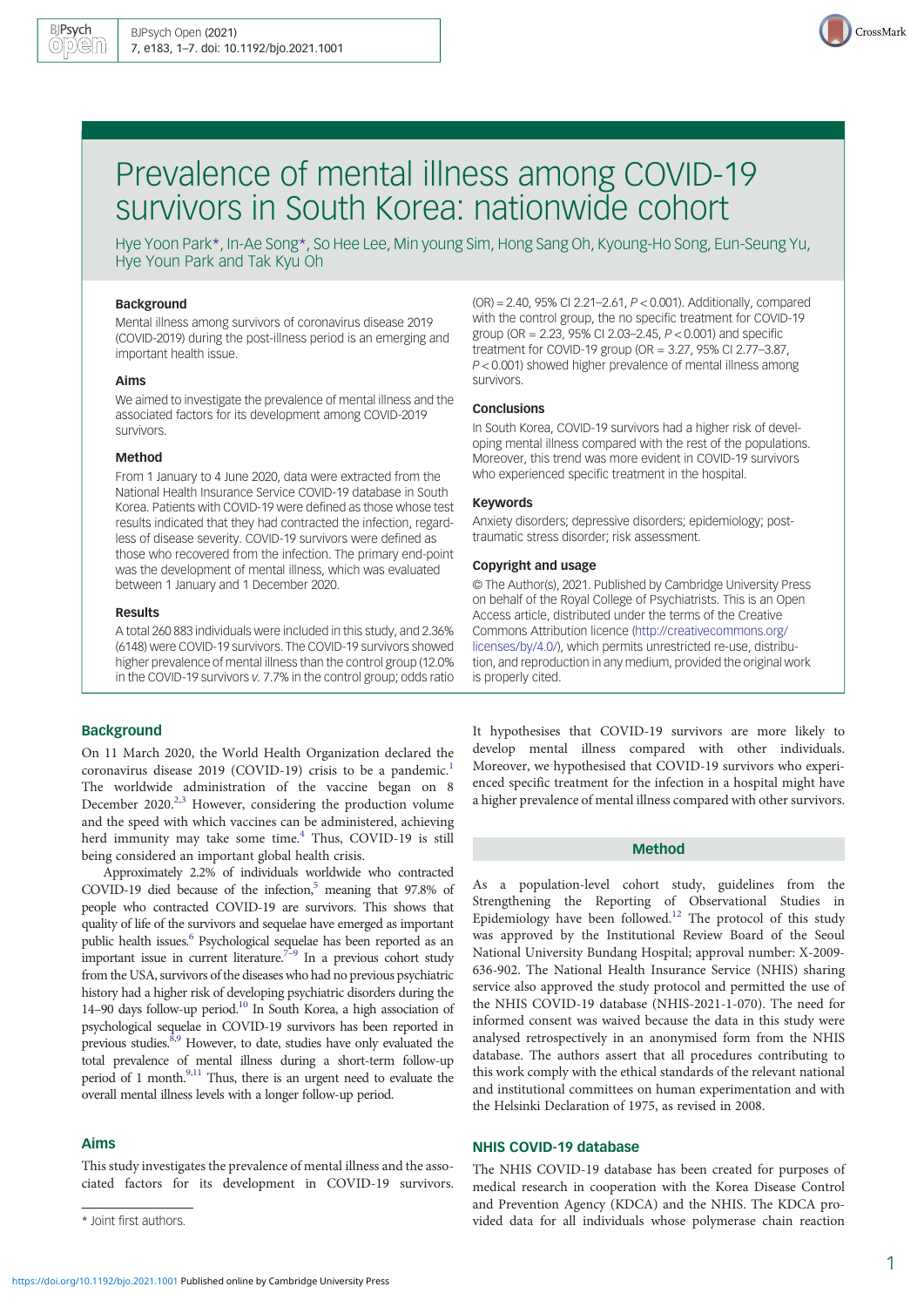(PCR) test indicated a positive result, confirming that the individual had contracted the infection for the period of 1 January to 4 June 2020. These data included date of confirmation and results of treatment in addition to demographic information. The NHIS extracted the control population through stratification methods based on age, gender and location of their home, using ZIP code as of February 2020. Next, the KDCA provided the data on individuals who received a PCR test, and the result was negative. Therefore, the NHIS COVID-19 database contains data for three groups: a COVID-19-positive group; a control population; and PCR negative-tested individuals.

As the only public health insurance system, the NHIS possesses information regarding all disease diagnoses using  $ICD-10^{13}$  codes and any drug prescription and/or procedure information. The NHIS COVID-19 database was first developed on 26 June 2020, and last updated on 1 December 2020. The NHIS COVID-19 database had no missing data except for the annual income level for some individuals.

# Study population

The COVID-19 survivors in this study are defined as individuals who were diagnosed with COVID-19 and then discharged from hospital after treatment. Additionally, individuals who were diagnosed with COVID-19 but were not admitted to hospital because they only had mild or no symptoms are also considered as COVID-19 survivors, if they recovered from the infection. In South Korea, individuals who were diagnosed with COVID-19 were admitted to hospital if they had severe symptoms, such as pneumonia. However, if they had no symptoms or only had mild symptoms, they were isolated with close monitoring in specific government-managed centres.

The other population in the NHIS COVID-19 database has been defined as the control group in this study, which consisted of the control group and PCR test-negative individuals. Among the study population, individuals under the age of 20 were excluded because the prevalence and risk factors for mental illness are different in chil-dren and adolescents.<sup>[14](#page-5-0)</sup> In addition, individuals who had a previous history of mental illness up until 31 December 2019, were excluded from the analysis to focus on newly developed mental disorders in 2020.

# Endpoint: development of mental illness

The primary end-point of this study was the development of mental illness. To define mental illness using ICD-10 codes, the criteria used by Lee et al<sup>15</sup> were used. Mental illness includes non-affective psychotic disorders (F20–24 and F28–29), affective psychotic disorders (F25, F30–31, F32.3 and F33.3), anxiety and stress-related disorders (F40–48), alcohol or drug misuse (F10–16 and F18–19), mood disorders without psychotic symptoms (F32–34, F38–39, excluding F32.3, F33.3), eating disorders (F50) and personality disorders (F60–63 and F68–69). The development of mental illness among the study population was determined according to registered ICD-10 codes from 1 January to 1 December 2020. Thus, the diagnosis of mental illness among the study population was determined in the approximately 6-month follow-up time as the data were from 1 January to 4 June 2020. In South Korea, the ICD-10 codes of mental illness must be registered by physicians or psychiatrists in order for patients to receive financial support for the treatment of mental illness.

# **Confounders**

The following information was collected and considered as confounders: demographic variables (gender and age), residence and annual income level in 2020, underlying disability (registered on the NHIS database) and Charlson Comorbidity Index (CCI) score, which was calculated using registered ICD-10 diagnostic codes during the 4 years from 2015 to 2019 (Supplementary Table 1 available at <https://doi.org/10.1192/bjo.2021.1001>). All individuals were divided into seven groups according to age (20–29, 30–39, 40–49, 50–59, 60–69, 70–79 and ≥80 years), and residence was divided into five areas (Seoul, Gyeonggido, Daegu, Gyeongsangbukdo and other areas). In South Korea, the annual income level of all individuals must be registered in the NHIS database to determine individual insurance premiums, which is divided into quartiles (Q1, Q2, Q3, Q4 and unknown).

Additionally, treatment information for all patients with COVID-19 was collected to reflect severe COVID-19 infection similar to a previous study, $16$  including supplemental oxygen therapy, mechanical ventilator use, continuous renal replacement therapy, extracorporeal membrane oxygenation use and high-flow oxygen therapy. Thus, if the survivors were given any specific treatment based on the treatment information, they were considered to be a part of a specific treatment group.

# Statistical methodology

The clinicoepidemiological characteristics of all individuals in the database are presented as mean values with s.d.s for continuous variables (CCI) and as numbers with percentages for categorical variables (all other variables except for CCI). To compare the characteristics between COVID-19 survivors and the control group, a t-test and chi-square test were used for continuous and categorical variables, respectively. Subsequently, uni- and multivariable logistic regression analyses were performed to examine if COVID-19 survivors were associated with a higher prevalence of development of mental illness in 2020, compared with the control group.

In the multivariable model (model 1 as main analysis), all covariates were included in the adjustment. Additionally, the COVID-19 survivors were divided into two groups (no specific treatment for COVID-19 group and specific treatment for COVID-19) and included in model 2 to examine the impact of treatment experience on the development of mental illness. Second, the duration of isolation because of COVID-19 was included in model 3 as a continuous variable. A multivariable logistic regression model was used to analyse the development of mental illness; this excluded the individuals who died in 2020, as the deaths during this period (evaluation period) could affect the development of mental illness in both the COVID-19 survivor group and the control group.

Next, for the competing risk analyses, mental illness was divided into seven types: non-affective psychotic disorders, affective psychotic disorders, anxiety and stress-related disorders, alcohol or drug misuse, mood disorders without psychotic symptoms, eating disorders and personality disorders. Seven multivariable logistic regression models were constructed using all covariates to examine which form of mental illness was mostly observed in COVID-19 survivors compared with the control group. Finally, subgroup analyses were performed using multivariable models according to gender (male and female), age (20–39, 40–59 and  $\geq 60$  years old), and CCI (0–2 and 0–3 groups). All multivariable models confirmed that there was no multicollinearity between the variables with a variance inflation factor of <2.0, and Hosmer–Lemeshow statistics were used to confirm that the goodness of fit of the models was appropriate at  $P > 0.05$ . The results of the logistic regression analyses are provided as odds ratios (ORs) with 95% CIs. R software (version 4.0.3; R Foundation for Statistical Computing, Vienna, Austria) was used for all statistical analyses, and a  $P$ -value of <0.05 was determined as statistically significant.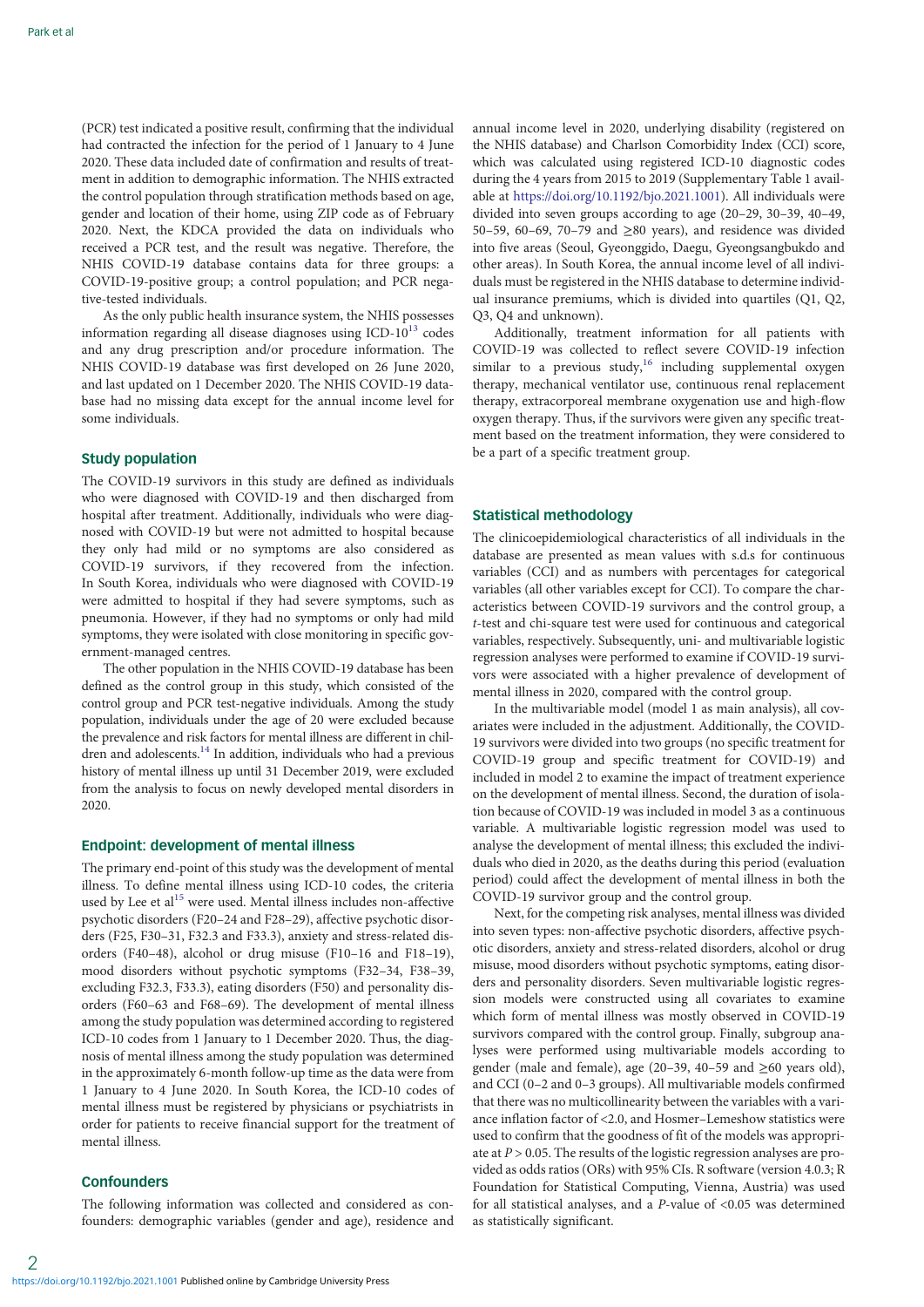

Fig. 1 Flow chart for the study. COVID-19, coronavirus disease 2019; NHIS, National Health Insurance Service.

# Results

# Study population

A flow chart depicting the individual selection process in this study is presented in Fig. 1. The NHIS COVID-19 cohort initially included 351 377 individuals. We then excluded from the analysis 23 003 individuals aged less than 20 years, 67 376 individuals who had a mental illness before 2020, and 114 patients with COVID-19 who died from the infection during their hospital admission. Therefore, 260 883 individuals were included in the analysis. Among these, the number of COVID-19 survivors was 6148 (2.36%), and there were 254 735 individuals in the control group. The clinicoepidemiological characteristics of the participants are presented in Supplementary Table 2.

Among the total study population, 20 262 (7.8%) participants were diagnosed with mental illness, and anxiety and stress-related disorders were the most common and were observed in 13 736 (5.3%) participants, followed by mood disorders without psychotic symptoms in 8089 (3.1%) participants. The results of the comparison of clinicoepidemiological characteristics between COVID-19 survivors and the control group are presented in [Table 1](#page-3-0).

The proportion of men in the COVID-19 survivors was higher (39.2%; 2414/6148) than that in the control group (54.2%; 137 977/ 254 735) with a  $P < 0.001$ . The proportion of  $\geq 80$ -year-olds and 70to 79-year-olds in the COVID-19 survivors were lower (2.7% (165/ 6148) and 6.0% (369/6148), respectively), compared with the control group (5.6% (14 264 of 254 735) and 7.5% (19 093 of 254 735), respectively). The prevalence of mental illness in 2020 was higher in the COVID-19 group (738/6148, 12.0%) than in the control group (19 524/254 735, 7.7%, P < 0.001).

## Development of mental illness in 2020

The results of the logistic regression analysis for the development of mental illness in 2020 are presented in [Table 2.](#page-4-0) In model 1, the prevalence of mental illness in the COVID-19 survivors was 2.40 fold higher than that in the control group  $(OR = 2.40, 95\% \text{ CI})$  $2.21 - 2.61, P < 0.001$ ).

In model 2, compared with the control group, the no specific treatment for COVID-19 subgroup  $(n = 5256)$  and the specific treatment for COVID-19 subgroup ( $n = 892$ ) had a 2.23-fold (OR  $= 2.23, 95\% \text{ CI } 2.03 - 2.45, P < 0.001$  and 3.27-fold times (OR =

3.27, 95% CI 2.77–3.87, P < 0.001) higher prevalence of mental illness among survivors, respectively.

In multivariable model 3, a 1-day increase in the duration of isolation (in government centres and/or days spent in hospital) because of COVID-19 was associated with a 2% higher prevalence of mental illness (OR = 1.02, 95% CI 1.01–1.02;  $P < 0.001$ ). The ORs with 95% CIs for all other variables in the multivariable model 1 are presented in Supplementary Table 3. A similar trend was observed in the sensitivity analysis, excluding 6467 individuals who died in 2020, as shown in Supplementary Table 4.

The results of the logistic regression analysis for the development of mental illness in detail are presented in [Table 3](#page-4-0). The COVID-19 survivors showed higher prevalence of affective psychotic disorders (OR = 1.44, 95% CI 1.13-1.85,  $P = 0.003$ ), anxiety and stress-related disorder (OR = 1.72, 95% CI 1.56–1.89,  $P < 0.001$ ) and mood disorders without psychotic symptoms  $(OR = 2.15, 95\% \text{ CI } 1.92 - 2.41, P < 0.001)$  than the control group.

The results of the subgroup analyses are shown in [Table 4](#page-4-0). The ORs for mental illness in the COVID-19 survivors were 1.67 (OR = 1.67, 95% CI 1.45–1.92,  $P < 0.001$ ) in the male group and 2.06 (OR = 2.06, 95% CI 1.87–2.27, P < 0.001) in the female group. The ORs for mental illness in the COVID-19 survivors were 1.60 (95% CI 1.36–1.89, P < 0.001), 2.27 (95% CI 1.99–2.58, P < 0.001) and 1.86 (OR = 1.86, 95% CI 1.63-2.13,  $P < 0.001$ ) in the 20-39, 40–59, and ≥60 years groups, respectively. Those individuals with 0–2 and ≥3 points on the CCI showed the same ORs for mental illness of 1.93.

### **Discussion**

# Main findings

This nationwide cohort study in South Korea established that, compared with the control group, COVID-19 survivors are associated with a 2.40-fold higher prevalence of mental illness, at least during the 6-month follow-up period. Among mental illnesses, a higher prevalence of mood disorders, anxiety and stress-related disorders, and affective psychotic disorders were associated with the survivors. Furthermore, this association was more evident in COVID-19 survivors who experienced specific treatment for the infection in hospitals. The study suggests that newly developed mental illness is a significant issue observed in COVID-19 survivors.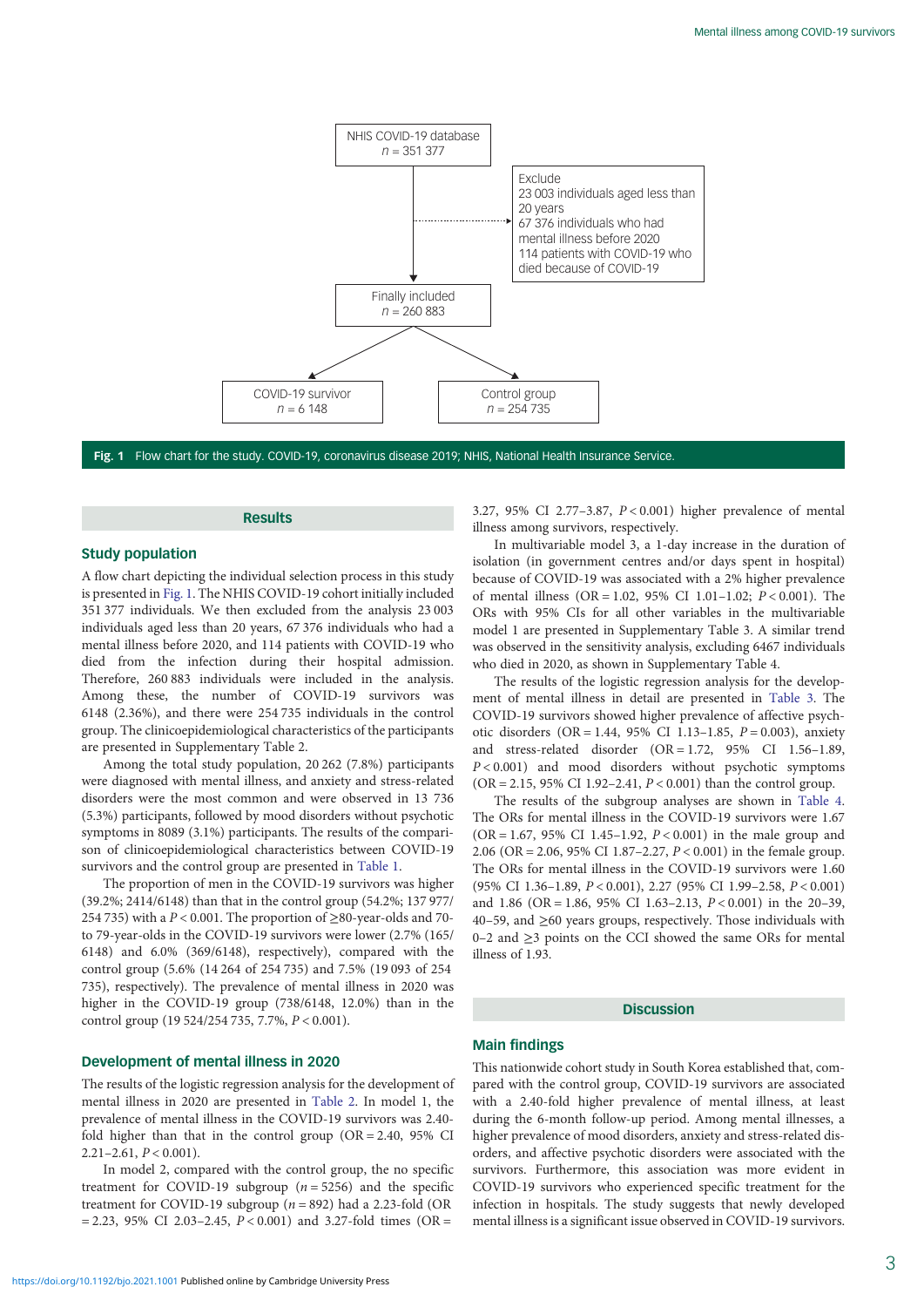<span id="page-3-0"></span>

| Comparison of clinicoepidemiological characteristics<br>Table 1<br>between COVID-19 survivor and the control group |                            |                                 |                    |  |  |
|--------------------------------------------------------------------------------------------------------------------|----------------------------|---------------------------------|--------------------|--|--|
|                                                                                                                    | COVID-19                   |                                 |                    |  |  |
|                                                                                                                    | survivor                   | Control                         |                    |  |  |
| Variable                                                                                                           | $n = 6148$                 | $n = 254735$                    | $\mathsf{P}$       |  |  |
| Gender male, n (%)                                                                                                 | 2414 (39.2)                | 137 977 (54.2)                  | < 0.001            |  |  |
| Age, n (%)                                                                                                         |                            |                                 |                    |  |  |
| $20 - 29$<br>$30 - 39$                                                                                             | 1916 (31.2)<br>748 (12.2)  | 62 109 (24.4)<br>44 794 (17.6)  | < 0.001            |  |  |
| $40 - 49$                                                                                                          | 894 (14.5)                 | 40 263 (15.8)                   |                    |  |  |
| $50 - 59$                                                                                                          | 1229 (20.0)                | 42 337 (16.6)                   |                    |  |  |
| $60 - 69$                                                                                                          | 827 (13.5)                 | 31 875 (12.5)                   |                    |  |  |
| $70 - 79$<br>$\geq 80$                                                                                             | 369(6.0)<br>165(2.7)       | 19093 (7.5)<br>14 264 (5.6)     |                    |  |  |
| Residence, n (%)                                                                                                   |                            |                                 |                    |  |  |
| Seoul                                                                                                              | 458 (7.4)                  | 42 646 (16.7)                   | < 0.001            |  |  |
| Gyeonggido                                                                                                         | 369(6.0)                   | 45719 (17.9)                    |                    |  |  |
| Daegu                                                                                                              | 4001 (65.1)                | 79 501 (31.2)                   |                    |  |  |
| Gyeongsangbukdo                                                                                                    | 621 (10.1)                 | 20 326 (8.0)                    |                    |  |  |
| Other area<br>Residence, n (%)                                                                                     | 699 (11.4)                 | 66 543 (26.1)                   |                    |  |  |
| Q1 (lowest)                                                                                                        | 1737 (28.3)                | 54 415 (21.4)                   | < 0.001            |  |  |
| Q <sub>2</sub>                                                                                                     | 1224 (19.9)                | 51 866 (20.4)                   |                    |  |  |
| Q3                                                                                                                 | 1317 (21.4)                | 64 048 (25.1)                   |                    |  |  |
| Q4                                                                                                                 | 1770 (28.8)                | 79 920 (31.4)                   |                    |  |  |
| Unknown                                                                                                            | 100 (1.6)                  | 4486 (1.8)                      |                    |  |  |
| Underlying disability (registered<br>on the NHIS database), n (%)                                                  |                            |                                 |                    |  |  |
| Mild to moderate                                                                                                   | 177 (2.9)                  | 10019 (3.9)                     | < 0.001            |  |  |
| Severe                                                                                                             | 96(1.6)                    | 6432 (2.5)                      | < 0.001            |  |  |
| Charlson Comorbidity Index,                                                                                        | 2.7(2.8)                   | 2.1(2.2)                        | < 0.001            |  |  |
| mean (s.d.)                                                                                                        |                            |                                 |                    |  |  |
| Comorbid conditions, n (%)                                                                                         |                            |                                 |                    |  |  |
| Myocardial infarction                                                                                              | 119 (1.9)                  | 6505(2.6)                       | 0.002              |  |  |
| Congestive heart failure<br>Peripheral vascular disease                                                            | 259 (4.2)<br>755 (12.3)    | 19 328 (7.6)<br>38 200 (15.0)   | < 0.001<br>< 0.001 |  |  |
| Cerebrovascular disease                                                                                            | 460 (7.5)                  | 256 486 (10.0)                  | < 0.001            |  |  |
| Dementia                                                                                                           | 211(3.4)                   | 10 652 (4.2)                    | 0.004              |  |  |
| Chronic pulmonary disease                                                                                          | 2982 (48.5)                | 138 058 (54.2)                  | < 0.001            |  |  |
| Rheumatic disease                                                                                                  | 485 (7.9)                  | 22 605 (8.9)                    | 0.007              |  |  |
| Peptic ulcer disease                                                                                               | 2318 (37.7)                | 107 902 (42.4)                  | < 0.001            |  |  |
| Mild liver disease<br>Diabetes without chronic                                                                     | 2292 (37.3)<br>1164 (18.9) | 104 838 (41.16)<br>59722 (23.4) | < 0.001<br>< 0.001 |  |  |
| complication                                                                                                       |                            |                                 |                    |  |  |
| Diabetes with chronic                                                                                              | 329 (5.4)                  | 18 860 (7.4)                    | < 0.001            |  |  |
| complication                                                                                                       |                            |                                 |                    |  |  |
| Hemiplegia or paraplegia                                                                                           | 61 (1.0)                   | 3313 (1.3)                      | 0.034              |  |  |
| Renal disease                                                                                                      | 98 (1.6)                   | 9444 (3.7)                      | < 0.001            |  |  |
| Any malignancy                                                                                                     | 402 (6.5)                  | 31 818 (12.5)                   | < 0.001            |  |  |
| Moderate or severe liver<br>disease                                                                                | 18(0.3)                    | 1717 (0.7)                      | < 0.001            |  |  |
| Metastatic solid tumour                                                                                            | 48 (0.8)                   | 6045 (2.4)                      | < 0.001            |  |  |
| AIDS/HIV                                                                                                           | 7(0.1)                     | 421 (0.2)                       | 0.325              |  |  |
| Mental illness development in                                                                                      | 738 (12.0)                 | 19 524 (7.7)                    | < 0.001            |  |  |
| 2020, n (%)                                                                                                        |                            |                                 |                    |  |  |
| Non-affective psychotic                                                                                            | 13 (0.2)                   | 755 (0.30)                      | 0.224              |  |  |
| disorders<br>Affective psychotic disorders                                                                         |                            |                                 | 0.968              |  |  |
| Anxiety and stress-related                                                                                         | 69 (1.1)<br>489 (8.0)      | 2845 (1.1)<br>13 247 (5.2)      | < 0.001            |  |  |
| disorder                                                                                                           |                            |                                 |                    |  |  |
| Alcohol or drug misuse                                                                                             | 14 (0.2)                   | 665 (0.3)                       | 0.612              |  |  |
| Mood disorders without                                                                                             | 343 (5.6)                  | 7746 (3.0)                      | < 0.001            |  |  |
| psychotic symptoms                                                                                                 |                            |                                 |                    |  |  |
| Eating disorders                                                                                                   | 2(0.0)                     | 167 (0.1)                       | 0.315              |  |  |
| Personality disorders                                                                                              | 2(0.0)                     | 57 (0.0)                        | 0.601              |  |  |
| COVID-19, coronavirus disease 2019.                                                                                |                            |                                 |                    |  |  |

# Comparison with findings from other studies

Using the same database (NHIS COVID-19), we recently reported that COVID-19 survivors were at higher risk of psychological sequalae.<sup>[8](#page-5-0)</sup> However, the results of the previous study differ from those of the current study in several ways. First, the previous study was based on the database from 1 January to 4 June 2020, whereas the current study used the updated data from 1 January to 1 December 2020. Therefore, we were able to evaluate in the current study the development of mental illness across a longer period of 6 months. Second, different criteria were used for determining the primary end-point. Whereas the previous study focused on the development of depression, psychosis, alcohol misuse and drug misuse, we included more mental illnesses in this study, using the criteria used in the study by Lee et al.<sup>[15](#page-5-0)</sup> Therefore, anxiety and stress-related disorders, eating disorders and personality disorders were evaluated as end-points in the current study. Finally, whereas the previous study only included data on COVID-19 survivors and a control population, extracted using stratification methods, the current study included test-negative individuals as well. Thus, we examine a significantly larger sample size compared with the previous study.

In South Korea, the association of mental illness with susceptibility and outcomes of COVID-19 have been sufficiently reported,[15,17](#page-5-0) but information regarding the new development of mental illness among survivors was lacking. Previous studies suggest that psychological sequelae are an important issue among COVID-19 survivors.[7,9](#page-5-0)–[11](#page-5-0) In the USA, survivors of COVID-19 have been found to experience psychiatric disorders 14–90 days after a COVID-19 diagnosis, and anxiety disorders, insomnia and dementia were mostly observed.[10](#page-5-0) In South Korea, the development of psychological sequelae has been recently reported in COVID-19 survivors.<sup>[9,11](#page-5-0)</sup> The present study was conducted during a 6-month follow-up of COVID-19 survivors to evaluate psychiatric diagnosis and is different from previous studies that evaluated mental illness during a relatively short period.<sup>[9](#page-5-0)–[11](#page-5-0)</sup> Furthermore, unlike previous studies, $9-11$  $9-11$  $9-11$  the impact of COVID-19 severity on the development of mental illness includes information about treatment received for COVID-19.

In the competing risk analyses, a higher prevalence of mood disorders, anxiety and stress-related disorders, and affective psychotic disorders were observed in COVID-19 survivors. Depression is a major form of mood disorder, and post-traumatic stress disorder (PTSD) and anxiety disorders are major types of anxiety and stress-related disorders. A previous cohort study reported that a high prevalence of psychiatric sequelae such as PTSD, depression and anxiety were observed among 402 COVID-19 survivors at a 1-month follow-up after admission to hospital.<sup>[18](#page-5-0)</sup> The prevalence of mental illness among COVID-19 survivors is comparable with psychiatric sequelae for other traumatic experiences. A previous cohort study in Australia reported that 22% of people experienced a new psychiatric disorder after traumatic brain injury.<sup>[19](#page-5-0)</sup> Specifically, patients were more likely to develop PTSD, panic disorder, agoraphobia and social phobia significantly at 12 months after traumatic brain injury[.19](#page-5-0) Compared with the survivors from traumatic brain injury,<sup>[19](#page-5-0)</sup> we showed that a higher prevalence of mood disorder was observed in the COVID-19 survivors in our study.

Another previous cohort study in South Korea reported that 42.9% and 27.0% of Middle East Respiratory Syndrome (MERS) survivors reported PTSD and depression, respectively, at 1 year after the MERS outbreak.<sup>20</sup> In a multivariable analysis, anxiety and recognition of stigma during the MERS outbreak period were significant risk factors for developing PTSD at 12 months after the MERS outbreak.<sup>[20](#page-6-0)</sup> Compared with the MERS survivors,<sup>20</sup> the COVID-19 survivors showed a significant increase in the prevalence of psychotic disorders in our study. In 2021, Taquet et al reported that COVID-19 survivors in the USA had a 1.81-fold higher prevalence of mood, anxiety or psychotic disorder compared with those diagnosed with influenza infection at 6-months follow-up.<sup>[21](#page-6-0)</sup>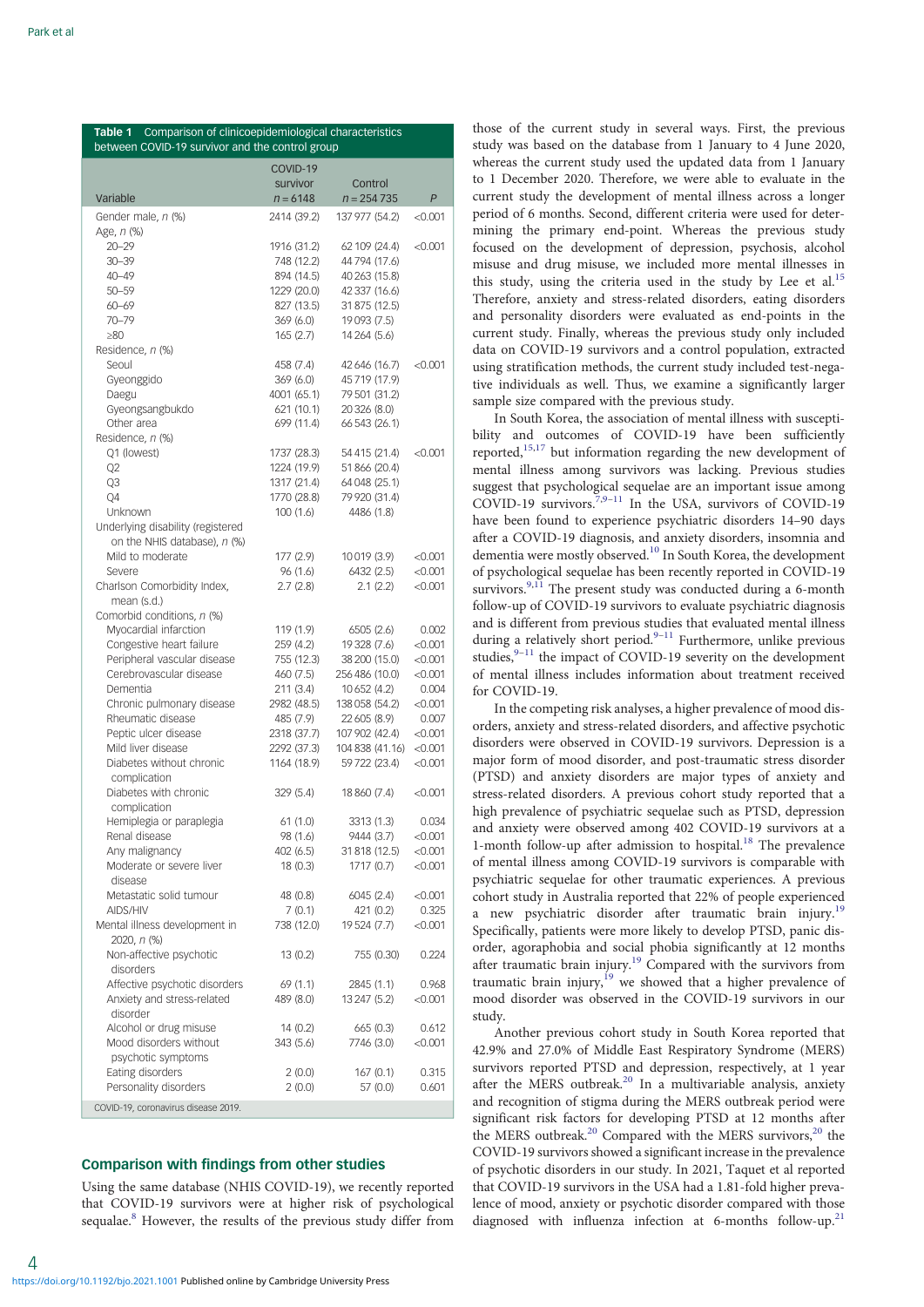<span id="page-4-0"></span>

| Logistic regression analysis for development of mental illness in 2020 <sup>a</sup><br>Table 2                                 |                                      |                                          |              |  |  |
|--------------------------------------------------------------------------------------------------------------------------------|--------------------------------------|------------------------------------------|--------------|--|--|
| Variable                                                                                                                       | Development of mental illness, n (%) | Logistic regression, odds ratio (95% CI) | $\mathsf{P}$ |  |  |
| Unadjusted (univariable analysis)                                                                                              |                                      |                                          |              |  |  |
| Control                                                                                                                        | 19 524/254 735 (7.7)                 |                                          |              |  |  |
| COVID-19 survivors                                                                                                             | 738/6 148 (12.0)                     | $1.64(1.52 - 1.78)$                      | < 0.001      |  |  |
| Covariates-adjusted model 1 (multivariable analysis)                                                                           |                                      |                                          |              |  |  |
| Control                                                                                                                        | 19 524/254 735 (7.7)                 |                                          |              |  |  |
| COVID-19 survivors                                                                                                             | 738/6148 (12.0)                      | $2.40(2.21 - 2.61)$                      | < 0.001      |  |  |
| Covariates-adjusted model 2 (multivariable analysis)                                                                           |                                      |                                          |              |  |  |
| Control $(n = 254 735)$                                                                                                        | 19 524/254 735 (7.7)                 |                                          |              |  |  |
| No specific treatment for COVID-19 ( $n = 5256$ )                                                                              | 526/5256 (10.0)                      | $2.23(2.03 - 2.45)$                      | < 0.001      |  |  |
| Specific treatment for COVID-19 ( $n = 892$ )                                                                                  | 212/892 (23.8)                       | $3.27(2.77 - 3.87)$                      | < 0.001      |  |  |
| Covariates-adjusted model 3 (multivariable analysis)                                                                           |                                      |                                          |              |  |  |
| Duration of isolation because of COVID-19, day                                                                                 |                                      | $1.02(1.01 - 1.02)$                      | < 0.001      |  |  |
| COVID-19, coronavirus disease 2019.<br>a. Other variables in the multivariable model 1 are presented in Supplementary Table 3. |                                      |                                          |              |  |  |

| Multivariable logistic regression analysis for development of<br>Table 3<br>mental illness in detail |                                             |              |  |
|------------------------------------------------------------------------------------------------------|---------------------------------------------|--------------|--|
| Variable                                                                                             | Multivariable model, odds ratio<br>(95% CI) | $\mathsf{P}$ |  |
| Non-affective psychotic disorder<br>COVID-19 survivors<br>(versus control)                           | $0.89(0.52 - 1.55)$                         | 0.688        |  |
| Affective psychotic disorders<br>COVID-19 survivors<br>(versus control)                              | $1.44(1.13 - 1.85)$                         | 0.003        |  |
| Anxiety and stress-related disorder<br>COVID-19 survivors<br>(versus control)                        | 1.72 (1.56-1.89)                            | < 0.001      |  |
| Alcohol or drug misuse<br>COVID-19 survivors<br>(versus control)                                     | $0.92(0.54 - 1.56)$                         | 0.748        |  |
| Mood disorders without psychotic symptoms<br>COVID-19 survivors                                      | $2.15(1.92 - 2.41)$                         | < 0.001      |  |
| (versus control)<br>Eating disorders                                                                 |                                             |              |  |
| COVID-19 survivors<br>(versus control)                                                               | $0.68(0.17 - 2.75)$                         | 0.586        |  |
| Personality disorders<br>COVID-19 survivors<br>(versus control)                                      | 1.55 (0.38-6.38)                            | 0.544        |  |
| COVID-19, coronavirus disease 2019.                                                                  |                                             |              |  |

Considering the results in our study and those of Taquet et al, the COVID-19 survivors were at a higher risk of developing mental ill-nesses, which includes mood, anxiety, or psychotic disorders.<sup>[21](#page-6-0)</sup>

# Interpretation of our findings

This study establishes that COVID-19 survivors who did not require any specific treatment for infection were 2.23-fold more likely to have a mental illness than those in the control group. In South Korea, patients with COVID-19 who had mild or no symptoms were isolated with monitoring in government-managed centres until the results of the PCR test were negative. Individual stress could be an important factor leading to this phenomenon. First, the COVID-19 pandemic leads to changes in interpersonal relationships and lifestyles because of prolonged periods of solitude and loneliness. These psychosocial stressful conditions have detrimental effects on fragile individuals and affect their ability to modulate emotions.<sup>[22](#page-6-0),[23](#page-6-0)</sup> Second, the higher prevalence of mental illness among COVID-19 survivors might be caused by social stigma among individuals, as reported in previous studies.  $24,25$  $24,25$  $24,25$  Among survivors in South Korea, social stigma during the MERS outbreak was an independent risk factor for developing PTSD after 12 months. $^{20}$  $^{20}$  $^{20}$ Furthermore, a recent study in Germany reported that patients who had COVID-19 were at a higher risk of unemployment because of

| <b>Table 4</b> Subgroup analyses                   |                                      |                                          |         |
|----------------------------------------------------|--------------------------------------|------------------------------------------|---------|
| Variable                                           | Development of mental illness, n (%) | Multivariable model, odds ratio (95% CI) | P       |
| Male $(n = 140391)$                                |                                      |                                          |         |
| Control                                            | 9656/137 977 (7.0)                   |                                          |         |
| COVID-19 survivors                                 | 265/2414 (11.0)                      | $1.67(1.45 - 1.92)$                      | < 0.001 |
| Female ( $n = 120,492$ )                           |                                      |                                          |         |
| Control                                            | 9868/116 758 (8.5)                   |                                          |         |
| COVID-19 survivors                                 | 473/3734 (12.7)                      | $2.06(1.87 - 2.27)$                      | < 0.001 |
| Age: $20-39$ ( $n = 109567$ )                      |                                      |                                          |         |
| Control                                            | 6948/106 903 (6.5)                   |                                          |         |
| COVID-19 survivors                                 | 213/2664 (8.0)                       | $1.60(1.36 - 1.89)$                      | < 0.001 |
| Age: $40-59$ ( $n = 84723$ )                       |                                      |                                          |         |
| Control                                            | 5782/82 600 (7.0)                    |                                          |         |
| COVID-19 survivors                                 | 301/2123 (14.2)                      | 2.27 (1.99-2.58)                         | < 0.001 |
| Age: $\geq 60$ (n = 66 593)                        |                                      |                                          |         |
| Control                                            | 6794/65 232 (10.4)                   |                                          |         |
| COVID-19 survivors                                 | 224/1361 (16.5)                      | $1.86(1.63 - 2.13)$                      | < 0.001 |
| Charlson Comorbidity Index: $0-2$ ( $n = 158863$ ) |                                      |                                          |         |
| Control                                            | 11 569/156 343 (7.4)                 |                                          |         |
| COVID-19 survivors                                 | 322/2520 (12.8)                      | $1.93(1.72 - 2.15)$                      | < 0.001 |
| Charlson Comorbidity Index: $\geq$ 3 (n = 102 020) |                                      |                                          |         |
| Control                                            | 7955/98 392 (8.1)                    |                                          |         |
| COVID-19 survivors                                 | 416/3628 (11.5)                      | $1.93(1.71 - 2.17)$                      | < 0.001 |
| COVID-19, coronavirus disease 2019.                |                                      |                                          |         |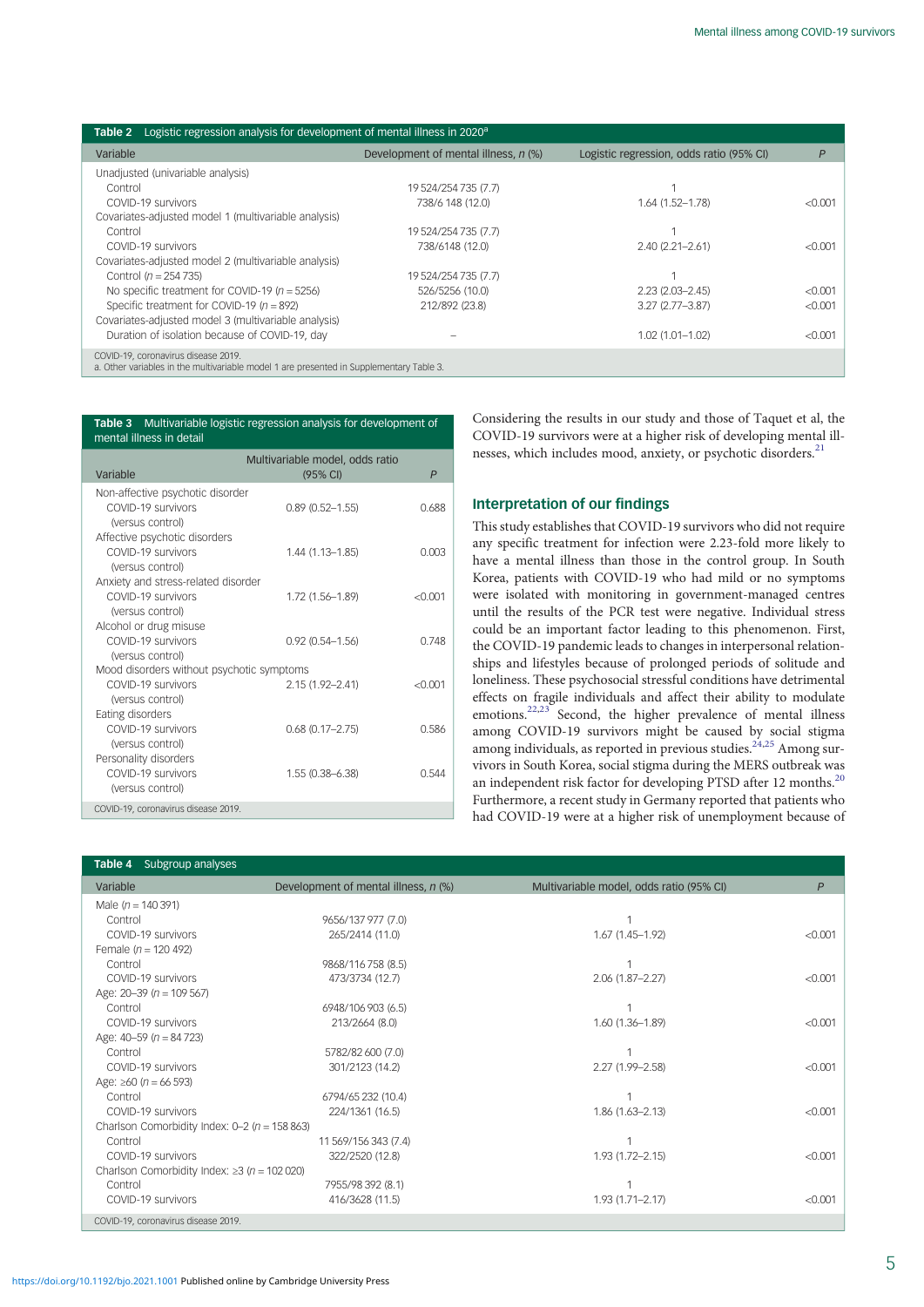<span id="page-5-0"></span>the social stigma attached to the infection.<sup>[26](#page-6-0)</sup> Such unemployment could lead to depression according to a previous epidemiological study.[27](#page-6-0) Therefore, this study establishes that mental health in COVID-19 survivors is a significant public health issue not only for those who were severely ill but also for patients with mild or no symptoms. However, given that we could not demonstrate the direct impact of emotional stress on mental illness development in those COVID-19 survivors with mild or no symptoms in this study, more research is needed regarding this issue.

#### Limitations

This study has some limitations. First, the variables body mass index, history of alcohol consumption and smoking were not included in the adjustment as the NHIS database did not include this information. Second, the difference in sample size between the control group and the COVID-19 survivor group is of a large order of magnitude: 254 735 individuals in the control group and 6148 individuals in the COVID-19 survivor group. Third, the multivariable logistic regression is known to adjust only measured confounders, and there might be unmeasured confounders that might affect the results. Fourth, although mental illnesses should be registered in the NHIS database for individuals to receive proper financial support from the government, some data for some patients may be missing because of the lack of accessibility to medical resources among the national population in South Korea. Finally, we included information about patients who required and received specific treatment for their COVID-19 infection and used this to reflect the severity of COVID-19; an accurate measure of the severity of the COVID-19 infection was not considered in this study.

To conclude, during the approximately 6-month follow-up period, COVID-19 survivors were at a higher risk of mental illness compared with the rest of the population of South Korea. Moreover, this association was more evident in COVID-19 survivors who experienced specific treatment for the infection in hospital. To enhance the quality of life of COVID-19 survivors, proper treatment of such mental illnesses should be an important health consideration in future.

**Hye Yoon Park**, Department of Psychiatry, Seoul National University Hospital, South Korea; In-Ae Song, Department of Anesthesiology and Pain Medicine, Seoul National University Bundang Hospital, Republic of Korea; So Hee Lee, Department of Psychiatry, National Medical Center, Republic of Korea; Min young Sim, National Center for Disaster Trauma, National Center for Mental Health, Republic of Korea; Hong Sang Oh, Division of Infectious Disease, Department of Internal Medicine, Armed Forces Capital Hospital, Republic of Korea; **Kyoung-Ho Song**, Division of Infectious Disease, Department of<br>Internal Medicine, Seoul National University Bundang Hospital, Seoul National University College of Medicine, Republic of Korea; **Eun-Seung Yu**, Department of Counseling Psychology, the Cyber University of Korea, Republic of Korea; Hye Youn Park, Department of Psychiatry, Seoul National University Bundang Hospital, Republic of Korea; Tak Kyu Oh <sup>D</sup>[,](https://orcid.org/0000-0002-4027-4423) Department of Anesthesiology and Pain Medicine, Seoul National University Bundang Hospital, Republic of Korea

Correspondence: Tak Kyu Oh. Email: [airohtak@hotmail.com](mailto:airohtak@hotmail.com)

First received 22 May 2021, final revision 15 Jul 2021, accepted 16 Jul 2021

## Supplementary material

Supplementary material is available online at <https://doi.org/10.1192/bjo.2021.1001>.

## Funding

This research was supported by a grant of Patient-Centered Clinical Research Coordinating Center (PACEN) and COVID-19 Public Health Research funded by the Ministry of Health & Welfare, Republic of Korea (grant number : HI19C0481, HC20C0013).

# Acknowledgements

None.

#### Data availability

Data are available upon reasonable request. Anonymised data used in the present study may be available upon reasonable request to the corresponding author.

# Author contributions

T.K.O. designed the study, analysed the data, interpreted the data and drafted the manuscript; H.Y.P. and I.-A.S. contributed to the study conceptualisation, acquisition of data and review of manuscript.; S.H.L., M.y.S., H.S.O., K.-H.S., E.-S.Y. and H.Y.P. contributed to data collection, project administration and review of manuscript. All authors have given final approval for the final version of the manuscript.

# Declaration of interest

None

# Reference

- 1 Bedford J, Enria D, Giesecke J, Heymann DL, Ihekweazu C, Kobinger G, et al. COVID-19: towards controlling of a pandemic. Lancet 2020; 395: 1015–8.
- 2 Dagan N, Barda N, Kepten E, Miron O, Perchik S, Katz MA, et al. BNT162b2 mRNA Covid-19 vaccine in a nationwide mass vaccination setting. N Engl J Med 2021; 384: 1412–23.
- 3 Knoll MD, Wonodi C. Oxford-AstraZeneca COVID-19 vaccine efficacy. Lancet 2021; 397: 72–4.
- 4 Fontanet A, Cauchemez SJNRI. COVID-19 herd immunity: where are we?. Nat Rev Immunol 2020; 20: 583–4.
- 5 Center for Systems Science and Engineering (CSSE) at Johns Hopkins University (JHU). COVID-19 Dashboard. JHU CSSE, 2020 ([https://www.arcgis.com/apps/](https://www.arcgis.com/apps/dashboards/bda7594740fd40299423467b48e9ecf6) [dashboards/bda7594740fd40299423467b48e9ecf6\)](https://www.arcgis.com/apps/dashboards/bda7594740fd40299423467b48e9ecf6).
- 6 Garrigues E, Janvier P, Kherabi Y, Le Bot A, Hamon A, Gouze H, et al. Post-discharge persistent symptoms and health-related quality of life after hospitalization for COVID-19. J Infect 2020; 81: e4–e6.
- 7 Moradi Y, Mollazadeh F, Karimi P, Hosseingholipour K, Baghaei R. Psychological disturbances of survivors throughout COVID-19 crisis: a qualitative study. BMC Psychiatry 2020; 20: 594.
- 8 Oh TK, Park HY, Song IA. Risk of psychological sequelae among coronavirus disease-2019 survivors: a nationwide cohort study in South Korea. Depress Anxiety 2021; 38: 247–54.
- 9 Park HY, Jung J, Park HY, Lee SH, Kim ES, Kim HB, et al. Psychological consequences of survivors of COVID-19 pneumonia 1 month after discharge. J Korean Med Sci 2020; 35: e409.
- 10 Taquet M, Luciano S, Geddes JR, Harrison PJ. Bidirectional associations between COVID-19 and psychiatric disorder: retrospective cohort studies of 62 354 COVID-19 cases in the USA. Lancet Psychiatry 2021; 8: 130–40.
- 11 Oh TK, Park HY, Song IAJD. Risk of psychological sequelae among coronavirus disease-2019 survivors: a nationwide cohort study in South Korea. Anxiety 2021; 38: 247–54.
- 12 Von Elm E, Altman DG, Egger M, Pocock SJ, Gøtzsche PC, Vandenbroucke JP. The Strengthening the Reporting of Observational Studies in Epidemiology (STROBE) statement: guidelines for reporting observational studies. Int J Surg 2007; 147: 573–7.
- 13 World Health Organization. International Statistical Classification of Diseases and Related Health Problems 10th Revision. WHO, 2010.
- 14 Park S, Kim BN, Cho SC, Kim JW, Shin MS, Yoo HJ. Prevalence, correlates, and comorbidities of DSM-IV psychiatric disorders in children in Seoul, Korea. Asia Pac J Public Health 2015; 27: NP1942–51.
- 15 Lee SW, Yang JM, Moon SY, Yoo IK, Ha EK, Kim SY, et al. Association between mental illness and COVID-19 susceptibility and clinical outcomes in South Korea: a nationwide cohort study. Lancet Psychiatry 2020; 7: 1025–31.
- 16 Shin YH, Shin JI, Moon SY, Jin HY, Kim SY, Yang JM, et al. Autoimmune inflammatory rheumatic diseases and COVID-19 outcomes in South Korea: a nationwide cohort study. Lancet Rheumatol [Epub ahead of print] 18 Jun 2021. Available from: [https://doi.org/10.1016/S2665-9913\(21\)00151-X](https://doi.org/10.1016/S2665-9913(21)00151-X)
- 17 Lee SW, Yang JM, Moon SY, Kim N, Ahn YM, Kim JM, et al. Association between mental illness and COVID-19 in South Korea: a post-hoc analysis. Lancet Psychiatry 2021; 8: 271–2.
- 18 Mazza MG, De Lorenzo R, Conte C, Poletti S, Vai B, Bollettini I, et al. Anxiety and depression in COVID-19 survivors: role of inflammatory and clinical predictors. Brain Behav Immun 2020; 89: 594–600.
- 19 Bryant RA, O'Donnell ML, Creamer M, McFarlane AC, Clark CR, Silove D. The psychiatric sequelae of traumatic injury. Am J Psychiatry 2010; 167: 312–20.